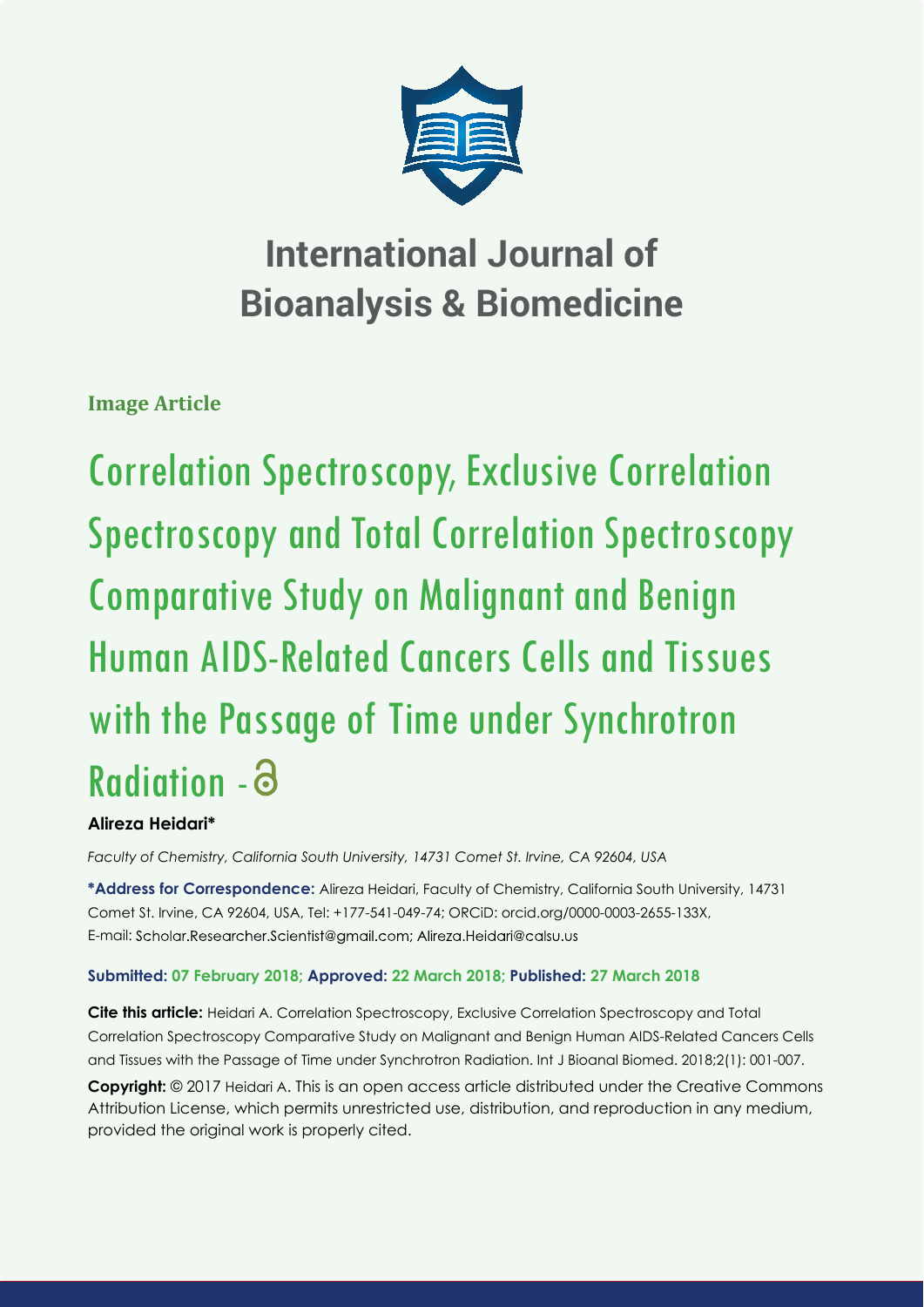# **IMAGE ARTICLE**

Biospectroscopic methods and techniques were carried out to study the effect of synchrotron radiation with different electronic properties on malignant and benign human cancer cells and tissues with the passage of time in the three primary steps include oxidative addition, transmetalation and reductive elimination of malignant human cancer cells and tissues cross- coupling reactions. The spectra show that the strong  $\pi$ -accepting L-type ligands are capable decreasing barriers for each step, facilitating the coupling process. The reasons for why the strong  $\pi$ -accepting L-type ligands are able to accelerate the synchrotron radiation processes with the passage of time will be the subject of this study. In the other words, in the current work, we have experimentally and comparatively studied and compared malignant human cancer cells and tissues before and after irradiating of synchrotron radiation using Correlation Spectroscopy (COSY), Exclusive Correlation Spectroscopy (ECOSY) and Total Correlation Spectroscopy (TOCSY). It is clear that malignant human cancer cells and tissues have frequently transformed to benign human cancer cells and tissues with the passage of time under synchrotron radiation (Figures 1-3)  $[1-139]$ . It should be noted that in all of the figures y-axis shows intensity and also x-axis shows energy (keV). In addition, in the current work, we have comparatively and experimentally studied AIDS-Related Cancers include Kaposi Sarcoma (Soft Tissue Sarcoma), AIDS-Related Lymphoma (Lymphoma) and Primary CNS Lymphoma (Lymphoma) human cancer cells and tissues. Furthermore, all of human cancer cells and tissues have been studied before and after irradiating of synchrotron radiation in 30 days as synchrotron radiation period time.











**Figure 3:** Total Correlation Spectroscopy (TOCSY) analysis of malignant human cancer cells and tissues (a) before and (b) after irradiating of synchrotron radiation in transformation process to benign human cancer cells and tissues with the passage of time [1–139]. It should be noted that y–axis shows intensity and also x–axis shows energy (keV).

#### **REFERENCES**

- Heidari A, Brown C. Study of composition and morphology of Cadmium Oxide (CdO) nanoparticles for eliminating cancer cells. Journal of Nanomedicine Research. 2015; 2: 20. https://goo.gl/dE256S
- 2. Alireza Heidari, Christopher Brown. Study of Surface Morphological, Phytochemical and Structural Characteristics of Rhodium (III) Oxide (Rh<sub>2</sub>O<sub>3</sub>) Nanoparticles. International Journal of Pharmacology, Phytochemistry and Ethnomedicine. 2015; 1: 15-19. https://goo.gl/TnC3x9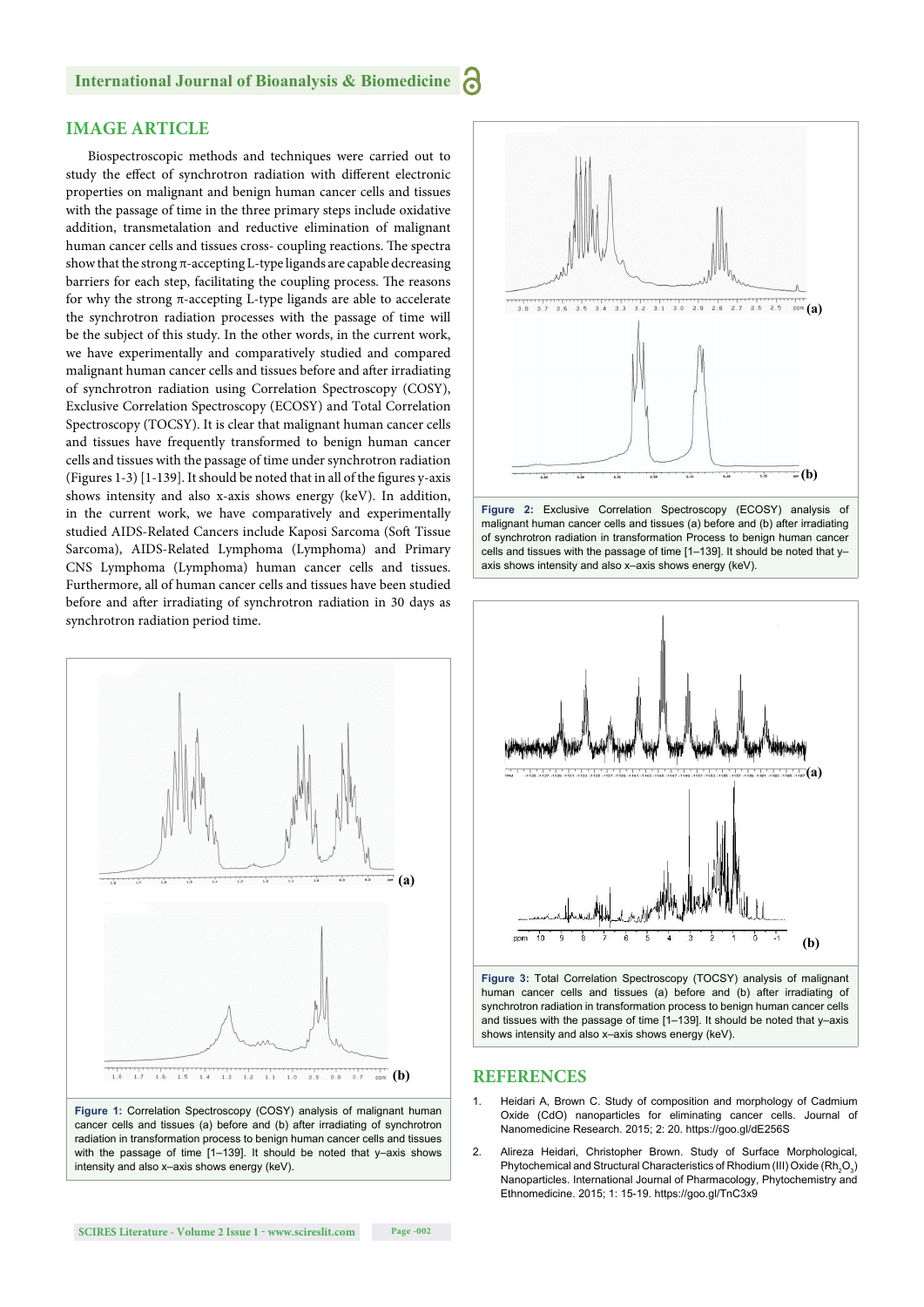- 3. Heidari A. An experimental biospectroscopic study on seminal plasma in determination of semen quality for evaluation of male infertility. Int J Adv Technol. 2016; 7: 007. https://goo.gl/1quWio
- 4. Heidari A. Extraction and preconcentration of N-tolyl-sulfonylphosphoramid-saeure-dichlorid as an anti-cancer drug from plants: a pharmacognosy study. J Pharmacogn Nat Prod. 2016; 2: 103. https://goo. gl/KP865h
- 5. A Heidari. A thermodynamic study on hydration and dehydration of DNA and RNA-amphiphile complexes. J Bioeng Biomed Sci. 2016; 6. https:// goo.gl/2T41E4
- 6. A Heidari. Computational studies on molecular structures and carbonyl and ketene groups' effects of singlet and triplet energies of azidoketene O=C=CH-NNN and isocyanatoketene O=C=CH-N=C=O. J Appl Computat Math. 2016; 5: 142. https://goo.gl/S1RNpg
- 7. Heidari A. Study of irradiations to enhance the induces the dissociation of hydrogen bonds between peptide chains and transition from helix structure to random coil structure using ATR-FTIR, raman and <sup>1</sup>HNMR spectroscopies. J Biomol Res Ther. 2016; 5: 146. https://goo.gl/2dVVfG
- 8. A Heidari. Future prospects of point fluorescence spectroscopy, fluorescence imaging and fluorescence endoscopy in Photodynamic Therapy (PDT) for cancer cells. J Bioanal Biomed. 2016; 8: 135. https:// goo.gl/fKzCmH
- 9. Heidari A. A bio-spectroscopic study of DNA density and color role as determining factor for absorbed irradiation in cancer cells. Adv Cancer Prev. 2016; 1: 102. https://goo.gl/zw3Vk1
- 10. A Heidari. Manufacturing process of solar cells using Cadmium Oxide (CdO) and rhodium (III) oxide  $(Rh_2O_3)$  nanoparticles. J Biotechnol Biomater. 2016; 6: 125. https://goo.gl/D41XKi
- Heidari A. A novel experimental and computational approach to photobiosimulation of telomeric DNA/RNA: a biospectroscopic and photobiological study. J Res Development. 2016; 4: 144. https://goo. gl/8oEYKP
- 12. A Heidari. Biochemical and pharmacodynamical study of microporous molecularly imprinted polymer selective for vancomycin, teicoplanin, oritavancin, telavancin and dalbavancin binding. Biochem Physiol. 2016; 5: 146. https://goo.gl/iNxVii
- 13. Alireza Heidari. Anti-cancer effect of UV irradiation at presence of Cadmium Oxide (CdO) nanoparticles on DNA of cancer cells: a photodynamic therapy study. Arch Cancer Res. 2016; 4: 1. https://goo.gl/PnrhwN
- 14. A Heidari. Biospectroscopic study on Multi-Component Reactions (MCRS) in two a-type and b-type conformations of nucleic acids to determine ligand binding modes, binding constant and stability of nucleic acids in Cadmium Oxide (CdO) nanoparticles-nucleic acids complexes as anti-cancer drugs. Arch Cancer Res. 2016; 4: 2. https://goo.gl/Thxvv6
- 15. A Heidari. Simulation of temperature distribution of DNA/RNA of human cancer cells using time- dependent bio-heat equation and nd: YAG lasers. Arch Cancer Res. 2016; 4: 2. https://goo.gl/6wVUBV
- 16. A Heidari. Quantitative Structure-Activity Relationship (QSAR) approximation for Cadmium Oxide (CdO) and rhodium (iii) oxide  $(\mathsf{Rh}_{2}\mathsf{O}_{3})$ nanoparticles as anti-cancer drugs for the catalytic formation of proviral DNA from viral RNA using multiple linear and non-linear correlation approach. Ann Clin Lab Res. 2016; 4: 1. https://goo.gl/7fQ4ui
- 17. Heidari A. Biomedical study of cancer cells DNA therapy using laser irradiations at presence of intelligent nanoparticles. J Biomedical Sci. 2016; 5: 2. https://goo.gl/crvH7R
- 18. Heidari A. Measurement the amount of vitamin D2 (Ergocalciferol), vitamin D3 (Cholecalciferol) and absorbable calcium (Ca<sup>2+</sup>), iron (ii) (Fe<sup>2+</sup>), magnesium (Mg<sup>2+</sup>), phosphate (Po<sup>4-</sup>) and zinc (Zn<sup>2+</sup>) in apricot using High-Performance Liquid Chromatography (HPLC) and spectroscopic techniques. J Biom Biostat. 2016; 7: 292. https://goo.gl/Ldrqmq
- 19. A Heidari. Spectroscopy and quantum mechanics of the helium dimer (He<sup>2+</sup>), neon dimer (Ne<sup>2+</sup>), argon dimer (Ar<sup>2+</sup>), krypton dimer (Kr<sup>2+</sup>), xenon dimer (Xe<sup>2+</sup>), radon dimer(Rn<sup>2+</sup>) and ununoctium dimer (Uuo<sup>2+</sup>) molecular cations. Chem Sci J. 2016; 7: 112. https://goo.gl/r61E18
- 20. A Heidari. Human toxicity photodynamic therapy studies on DNA/RNA complexes as a promising new sensitizer for the treatment of malignant

tumors using bio-spectroscopic techniques. J Drug Metab Toxicol. 2016; 7: 129. https://goo.gl/sGEY1o

- 21. A Heidari. Novel and stable modifications of intelligent Cadmium Oxide (CdO) nanoparticles as anti-cancer drug in formation of nucleic acids complexes for human cancer cells' treatment. Biochem Pharmacol (Los Angel). 2016; 5: 207. https://goo.gl/cHnXYz
- 22. A Heidari. A combined computational and QM/MM molecular dynamics study on boron nitride nanotubes (BNNTS), amorphous boron nitride nanotubes (a-BNNTS) and hexagonal boron nitride nanotubes (h- BNNTS) as hydrogen storage. Struct Chem Crystallogr Commun. 2016; 2: 1. https:// goo.gl/X23Zk2
- 23. Heidari A. Pharmaceutical and analytical chemistry study of Cadmium Oxide (CdO) nanoparticles synthesis methods and properties as anticancer drug and its effect on human cancer cells. Pharm Anal Chem Open Access. 2016; 2: 113. https://goo.gl/xo7j6j
- Heidari A. A chemotherapeutic and biospectroscopic investigation of the interaction of double-standard DNA/RNA-binding molecules with Cadmium Oxide (CdO) and rhodium (III) oxide  $(Rh<sub>2</sub>O<sub>3</sub>)$  nanoparticles as anti-cancer drugs for cancer cells' treatment. Chemo Open Access. 2016; 5: 129. https://goo.gl/DUTmN3
- 25. A Heidari. Pharmacokinetics and experimental therapeutic study of DNA and other biomolecules using lasers: advantages and applications. J Pharmacokinet Exp Ther. 2016; 1: 005. https://goo.gl/cdw4XC
- 26. Heidari A. Determination of ratio and stability constant of DNA/RNA in human cancer cells and Cadmium Oxide (CdO) nanoparticles complexes using analytical electrochemical and spectroscopic techniques. Insights Anal Electrochem. 2016; 2: 1. https://goo.gl/WzcQXg
- 27. Alireza Heidari. Discriminate between antibacterial and non-antibacterial drugs artificial neutral networks of a Multilayer Perceptron (MLP) type using a set of topological descriptors. J Heavy Met Toxicity Dis. 2016; 1: 2. https://goo.gl/tkKeWY
- 28. A Heidari. Combined theoretical and computational study of the belousovzhabotinsky chaotic reaction and curtius rearrangement for synthesis of mechlorethamine, cisplatin, streptozotocin, cyclophosphamide, melphalan, busulphan and bcnu as anti-cancer drugs. Insights Med Phys. 2016; 1: 2. https://goo.gl/xifgoE
- 29. A Heidari. A translational biomedical approach to structural arrangement of amino acids' complexes: a combined theoretical and computational study. Transl Biomed. 2016; 7: 2. https://goo.gl/rw6pGp
- 30. Heidari A. Ab initio and Density Functional Theory (DFT) studies of dynamic NMR shielding tensors and vibrational frequencies of DNA/RNA and Cadmium Oxide (CdO) nanoparticles complexes in human cancer cells. J Nanomedine Biotherapeutic Discov. 2016; 6: 144. https://goo.gl/Z1tavD
- 31. Heidari A. Molecular dynamics and monte-carlo simulations for replacement sugars in insulin resistance, obesity, LDL cholesterol, triglycerides, metabolic syndrome, Type 2 diabetes and cardiovascular disease: A Glycobiological study. J Glycobiol. 2016; 5: 111. https://goo.gl/4Jbj8k
- 32. A Heidari. Synthesis and study of 5-[(phenylsulfonyl) amino]-1,3,4 thiadiazole-2-sulfonamide as potential anti-pertussis drug using chromatography and spectroscopy techniques. Transl Med (Sunnyvale). 2016; 6: 137. https://goo.gl/atu2oi
- 33. A Heidari. Nitrogen, oxygen, phosphorus and sulphur heterocyclic anticancer nano drugs separation in the supercritical fluid of ozone  $(O_3)$ using Soave-Redlich-Kwong (SRK) and Pang-Robinson (PR) equations. Electronic J Biol. 2016; 12: 4. https://goo.gl/LMNFfU
- 34. A Heidari. An analytical and computational infrared spectroscopic review of vibrational modes in nucleic acids. Austin J Anal Pharm Chem. 2016; 3: 1058. https://goo.gl/hF1Cgm
- 35. Heidari A, Brown C. Phase, composition and morphology study and analysis of Os-Pd/HfC nanocomposites. Nano Res Appl. 2016; 2: 1. https:// goo.gl/TjPUwf
- 36. A Heidari, C Brown. Vibrational spectroscopic study of intensities and shifts of symmetric vibration modes of ozone diluted by cumene. International Journal of Advanced Chemistry. 2016; 4: 5-9. https://goo.gl/89gvfJ
- 37. Heidari A. Study of the role of anti-cancer molecules with different sizes for decreasing corresponding bulk tumor multiple organs or tissues. Arch Can Res. 2016; 4: 2. https://goo.gl/QgyRRg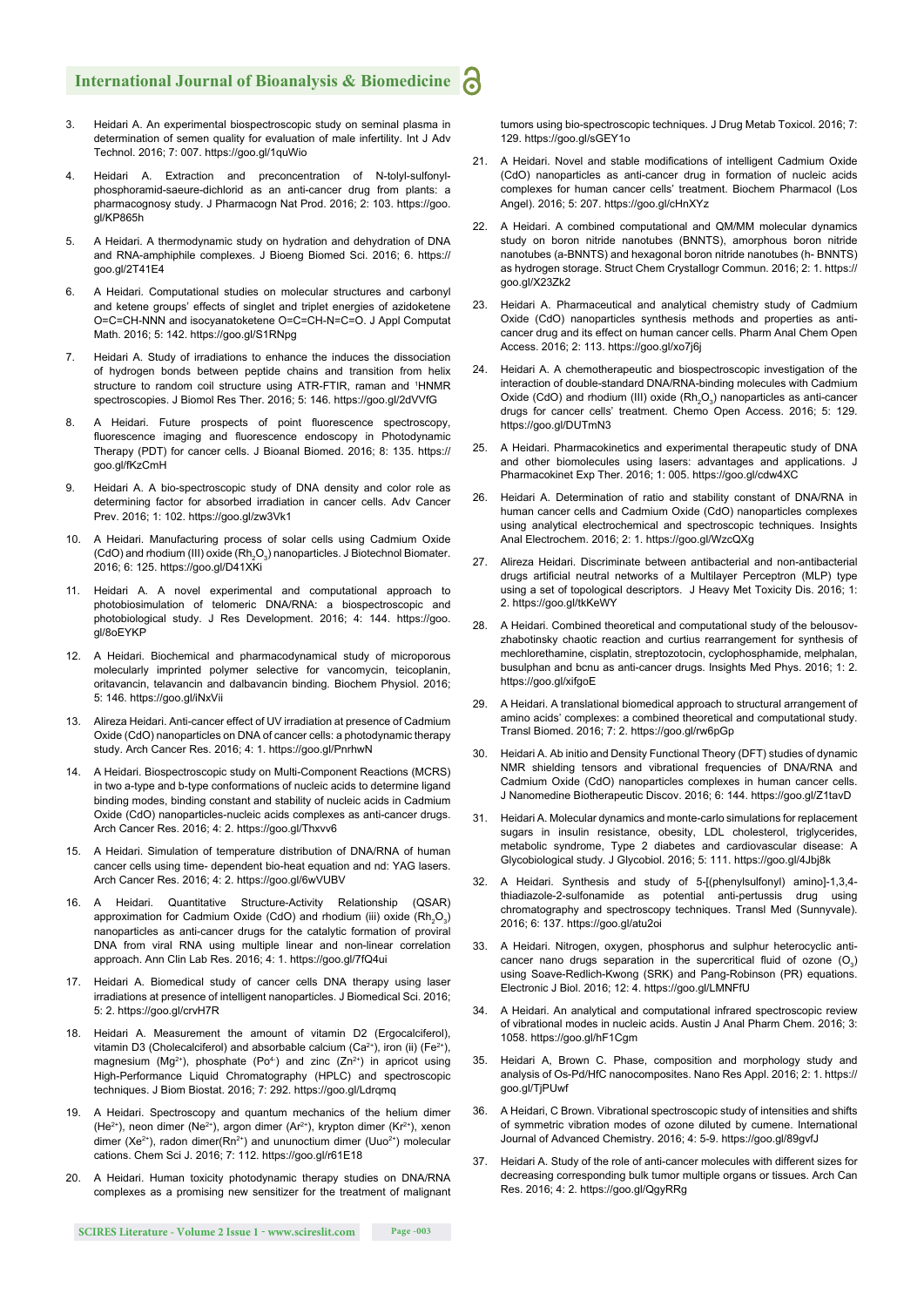- 38. A Heidari. Genomics and proteomics studies of zolpidem, necopidem, alpidem, saripidem, miroprofen, Szolimidine, olprinone and abafungin as anti-tumor, peptide antibiotics, antiviral and Central Nervous System (CNS) drugs J Data Mining Genomics & Proteomics. 2016; 7: 125. https://goo.gl/ Riqvwg
- 39. Alireza Heidari. Pharmacogenomics and pharmacoproteomics studies of phosphodiesterase-5 (PDE5) inhibitors and paclitaxel albuminstabilized nanoparticles as sandwiched anti-cancer nano drugs between two DNA/RNA molecules of human cancer cells. J Pharmacogenomics Pharmacoproteomics. 2016; 7: 153. https://goo.gl/iFWZJ1
- 40. Heidari A. Biotranslational medical and biospectroscopic studies of Cadmium Oxide (CdO) nanoparticles-DNA/RNA straight and cycle chain complexes as potent anti-viral, anti-tumor and anti-microbial drugs: a clinical approach. Transl Biomed. 2016; 7: 2. https://goo.gl/piRAuw
- 41. Alireza Heidari. A comparative study on simultaneous determination and separation of adsorbed Cadmium Oxide (CdO) nanoparticles on DNA/ RNA of human cancer cells using biospectroscopic techniques and Dielectrophoresis (DEP) method. Arch Can Res. 2016; 4: 2. https://goo. gl/mSSTNB
- 42. Alireza Heidari. Cheminformatics and system chemistry of cisplatin, carboplatin, nedaplatin, oxaliplatin, heptaplatin and lobaplatin as anticancer nano Drugs: A combined computational and experimental study. J Inform Data Min. 2016; 1: 3. https://goo.gl/ADjSMe
- 43. Alireza Heidari. Linear and non-linear Quantitative Structure-Anti-Cancer-Activity Relationship (QSACAR) study of hydrous ruthenium (IV) oxide (RUO<sub>2</sub>) nanoparticles as Non-Nucleoside Reverse Transcriptase Inhibitors (NNRTIS) and anti-cancer nano drugs. J Integr Oncol. 2016; 5: 110. https:// goo.gl/jdtRes
- 44. Alireza Heidari. Synthesis, characterization and biospectroscopic studies of Cadmium Oxide (CdO) nanoparticles-nucleic acids complexes absence of soluble polymer as a protective agent using nucleic acids condensation and solution reduction method. J Nanosci Curr Res. 2016; 1: 101. https:// goo.gl/rGv8Ct
- 45. Alireza Heidari. Coplanarity and collinearity of 4'-dinonyl-2,2'-bithiazole in one domain of bleomycin and pingyangmycin to be responsible for binding of Cadmium Oxide (cdO) nanoparticles to DNA/RNA bidentate ligands as anti-tumor nano drug. Int J Drug Dev & Res. 2016; 8: 007-008. https://goo. gl/E5GEPh
- 46. Alireza Heidari. A pharmacovigilance study on linear and non-linear Quantitative Structure (Chromatographic) Retention Relationships (QSRR) models for the prediction of retention time of anti-cancer nano drugs under synchrotron radiations. J Pharmacovigil. 2016; 4: 161. https://qoo.ql/ F3Wfo3
- 47. Alireza Heidari. Nanotechnology in preparation of semipermeable polymers. J Adv Chem Eng. 2016; 6: 157. https://goo.gl/5z6DsT
- 48. Alireza Heidari. A gastrointestinal study on linear and non-linear Quantitative Structure (Chromatographic) Retention Relationships (QSRR) models for analysis 5-aminosalicylates nano particles as digestive system nano drugs under synchrotron radiations. J Gastrointest Dig Syst. 2016; 6: 119. https://goo.gl/Vi1eNR
- 49. Alireza Heidari. DNA/RNA fragmentation and cytolysis in human cancer cells treated with diphthamide nano particles derivatives. Biomedical Data Mining. 2016; 5: 102. https://goo.gl/qYXWZP
- Alireza Heidari. A successful strategy for the prediction of solubility in the construction of Quantitative Structure-Activity Relationship (QSAR) and Quantitative Structure-Property Relationship (QSPR) under Synchrotron Radiations Using Genetic Function Approximation (GFA) algorithm. J Mol Biol Biotechnol. 2016; 1: 1. https://goo.gl/oB95SL
- Alireza Heidari. Computational study on molecular structures of  $c_{20}$ ,  $c_{60}$ , c<sub>240</sub>, c<sub>540</sub>, c<sub>960</sub>, c<sub>2160</sub> and c<sub>3840</sub> fullerene nano molecules under synchrotron<br>radiations using fuzzy logic. J Material Sci Eng. 2016; 5: 282. https://goo. gl/nkmfjL
- 52. Alireza Heidari. Graph theoretical analysis of zigzag polyhexamethylene biguanide, polyhexamethylene adipamide, polyhexamethylene biguanide gauze and Polyhexamethylene Biguanide Hydrochloride (PHMB) Boron Nitride Nanotubes (BNNTs), Amorphous Boron Nitride Nanotubes (a-BNNTs) and Hexagonal Boron Nitride Nanotubes (h-BNNTs). J Appl Computat Math. 2016; 5: 143. https://goo.gl/iRyyBF
- 53. Alireza Heidari. The impact of high resolution imaging on diagnosis. Int J Clin Med Imaging. 2016; 3: 101. https://goo.gl/sJVFMm
- 54. Alireza Heidari. A comparative study of conformational behavior of isotretinoin (13-cis retinoic acid) and tretinoin (All-Trans Retinoic Acid (ATRA)) nano particles as anti-cancer nano drugs under synchrotron radiations using Hartree-Fock (HF) and Density Functional Theory (DFT) methods. Insights in Biomed. 2016; 1: 2. https://goo.gl/3BifkH
- 55. Alireza Heidari. Advances in logic, operations and computational mathematics. J Appl Computat Math. 2016; 5: 5. https://goo.gl/9Nb2kx
- 56. Alireza Heidari. Mathematical equations in predicting physical behavior. J Appl Computat Math. 2016; 5: 5. https://goo.gl/ELWYWA
- 57. Alireza Heidari. Chemotherapy a last resort for cancer treatment. Chemo Open Access. 2016; 5: 4. https://goo.gl/h5P7EG
- 58. Alireza Heidar. Separation and pre-concentration of metal cations-DNA/ RNA chelates using molecular beam mass spectrometry with tunable Vacuum Ultraviolet (VUV) synchrotron radiation and various analytical methods. Mass Spectrom Purif Tech. 2016; 2: 101. https://goo.gl/dYJFdn
- Alireza Heidari. Yoctosecond Quantitative Structure-Activity Relationship (QSAR) and Quantitative Structure-Property Relationship (QSPR) under synchrotron radiations studies for prediction of solubility of anti- cancer nano drugs in aqueous solutions using Genetic Function Approximation (GFA) algorithm. Insight Pharm Res. 2016; 1: 1. https://goo.gl/GoQRbu
- Alireza Heidari. Cancer risk prediction and assessment in human cells under synchrotron radiations using Quantitative Structure Activity Relationship (QSAR) and Quantitative Structure Properties Relationship (QSPR) Studies. Int J Clin Med Imaging. 2016; 3: 516. https://goo.gl/qySCSv
- 61. Alireza Heidari. A novel approach to biology. Electronic J Biol. 2016; 12: 4. https://goo.gl/xj87Zc
- 62. Alireza Heidari. Innovative biomedical equipment's for diagnosis and treatment. J Bioengineer & Biomedical Sci. 2016; 6: 2. https://goo.gl/ VwxK9z
- 63. Alireza Heidari. Integrating precision cancer medicine into healthcare, medicare reimbursement changes and the practice of oncology: trends in oncology medicine and practices. J Oncol Med & Pract. 2016; 1: 2. https:// goo.gl/b6xErb
- 64. Alireza Heidari. Promoting convergence in biomedical and biomaterials sciences and silk proteins for biomedical and biomaterials applications: an introduction to materials in medicine and bioengineering perspectives. J Bioengineer & Biomedical Sci. 2016; 6: 3. https://goo.gl/g6g46n
- 65. Alireza Heidari. X-ray fluorescence and x-ray diffraction analysis on discrete element modeling of nano powder metallurgy processes in optimal container design. J Powder Metall Min. 2017; 6: 1. https://goo.gl/FKSGKV
- 66. Alireza Heidari. Biomolecular spectroscopy and dynamics of nanosized molecules and clusters as cross- linking-induced anti-cancer and immune-oncology nano drugs delivery in DNA/RNA of human cancer cells' membranes under synchrotron radiations: a payload-based perspective. Arch Chem Res. 2017; 1: 2. https://goo.gl/BHmynE
- 67. Alireza Heidari. Deficiencies in repair of double-standard DNA/RNA-binding molecules identified in many types of solid and liquid tumors oncology in human body for advancing cancer immunotherapy using computer simulations and data analysis. J Appl Bioinforma Comput Biol. 2017; 6: 1. https://goo.gl/1nZ3wt
- 68. Alireza Heidari. Electronic coupling among the five nanomolecules shuts down quantum tunneling in the presence and absence of an applied magnetic field for indication of the dimer or other provide different influences on the magnetic behavior of Single Molecular Magnets (SMMs) as qubits for quantum computing. Glob J Res Rev. 2017; 4: 2. https://goo.gl/d2vmiB
- 69. Alireza Heidari. Polymorphism in nano-sized graphene ligand-induced transformation of  $Au_{38}$ - xAg<sub>x</sub>/xCu<sub>x</sub>(SPh-tBu)<sub>24</sub> to Au<sub>36</sub>-xAg<sub>x</sub>/xCu<sub>x</sub>(SPh-tBu)<sub>24</sub> (x = 1-12) nanomolecules for Synthesis of  $Au_{144}$ - xAg<sub>x</sub>/xCu<sub>x</sub>[(SR)<sub>60</sub>, (SC<sub>4</sub>)<sub>60</sub>,  $(\text{SC}_{6})_{60}$ ,  $(\text{SC}_{12})_{60}$ ,  $(\text{PET})_{60}$ ,  $(\text{p-MBA})_{60}$ ,  $(\text{F})_{60}$ ,  $(\text{CI})_{60}$ ,  $(\text{Br})_{60}$ ,  $(\text{I})_{60}$ ,  $(\text{At})_{60}$ ,  $(\text{Uus})_{60}$ and  $(\mathsf{SC}_{6}\mathsf{H}_{13})_{60}$ ] nano clusters as anti-cancer Nano drugs. J Nanomater Mol Nanotechnol. 2017; 6: 3. https://goo.gl/ekdq2v
- 70. Alireza Heidari. Biomedical resource oncology and data mining to enable resource discovery in medical, medicinal, clinical, pharmaceutical, chemical and translational research and their applications in cancer research. Int J Biomed Data Min. 2017; 6: 103. https://goo.gl/4Vbovu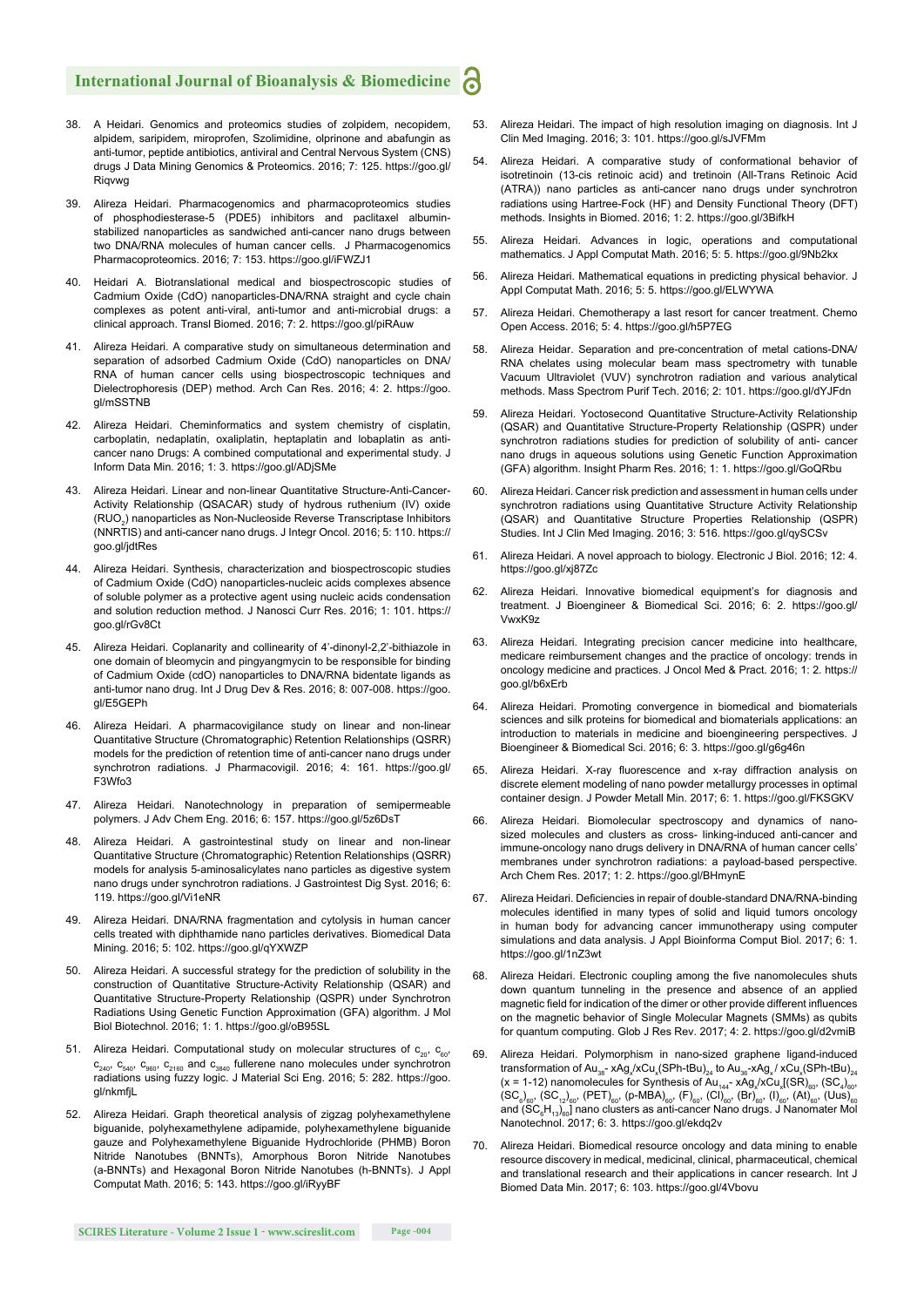- 71. Alireza Heidari. Study of synthesis, pharmacokinetics, pharmacodynamics, dosing, stability, safety and efficacy of olympiadane nanomolecules as agent for cancer enzymotherapy, immunotherapy, chemotherapy, radiotherapy, hormone therapy and targeted therapy under synchrotorn radiation. J Dev Drugs. 2017; 6: 154. https://goo.gl/nhzWUP
- Alireza Heidari. A novel approach to future horizon of top seven biomedical research topics to watch in 2017: Alzheimer's, Ebola, hypersomnia, Human Immunodeficiency Virus (HIV), Tuberculosis (TB), microbiome/antibiotic resistance and endovascular stroke. J Bioengineer & Biomedical Sci. 2017; 7: 127. https://goo.gl/fxvGSL
- 73. Alireza Heidari. Opinion on Computational Fluid Dynamics (CFD) Technique. Fluid Mech Open Acc. 2017; 4: 157. https://goo.gl/tEmAi9
- 74. Alireza Heidari. Concurrent diagnosis of oncology influence outcomes in emergency general surgery for colorectal cancer and Multiple Sclerosis (MS) treatment using Magnetic Resonance Imaging (MRI) and  $Au_{329}(SR)_{84}$ ,  $Au_{329}$ -xAgx(SR)<sub>84</sub>,  $Au_{144}$ (SR)<sub>60</sub>,  $Au_{68}$ (SR)<sub>36</sub>,  $Au_{30}$ (SR)<sub>18</sub>,  $Au_{102}$ (SPh)<sub>44</sub>,  $\mathsf{Au}_{38}(\mathsf{SPh})_{24}$ ,  $\mathsf{Au}_{38}(\mathsf{SC}_2\mathsf{H}_4\mathsf{Ph})_{24}$ ,  $\mathsf{Au}_{24}\mathsf{S}(\mathsf{SAdm})_{15}$ ,  $\mathsf{Au}_{36}(\mathsf{pMBA})_{24}$  and  $Au_{25}(pMBA)_{18}$  nano clusters. J Surgery Emerg Med. 2017; 1: 21. https:// goo.gl/dX9F8g
- 75. Alireza Heidari. Developmental cell biology in adult stem cells death and autophagy to trigger a preventive allergic reaction to common airborne allergens under synchrotron radiation using nanotechnology for therapeutic goals in particular allergy shots (Immunotherapy). Cell Biol (Henderson, NV). 2017; 6: 1. https://goo.gl/tNY5hk
- 76. Alireza Heidari. Changing metal powder characteristics for elimination of the heavy metals toxicity and diseases in disruption of Extracellular Matrix (ECM) proteins adjustment in cancer metastases induced by osteosarcoma, chondrosarcoma, carcinoid, carcinoma, Ewing's sarcoma, fibro sarcoma and secondary hematopoietic solid or soft tissue tumors. J Powder Metall Min. 2017; 6: 170. https://goo.gl/KBjQBJ
- Alireza Heidari. Nanomedicine-based combination anti-cancer therapy between nucleic acids and anti- cancer Nano drugs in covalent nano drugs delivery systems for selective imaging and treatment of human brain tumors using hyaluronic acid, alguronic acid and sodium hyaluronate as anti-cancer nano drugs and nucleic acids delivery under synchrotron radiation. Am J Drug Deliv. 2017; 5: 2. https://goo.gl/G3frCC
- 78. Alireza Heidari. Clinical trials of dendritic cell therapies for cancer exposing vulnerabilities in human cancer cells' metabolism and metabolomics: new discoveries, unique features inform new therapeutic opportunities, biotech's bumpy road to the market and elucidating the biochemical programs that support cancer initiation and progression. J Biol Med Science. 2017; 1: 103. https://goo.gl/1SYfRF
- 79. Alireza Heidari. The design graphene-based nanosheets as a new nanomaterial in anti-cancer therapy and delivery of chemotherapeutics and biological nano drugs for liposomal anti-cancer nano drugs and gene delivery. Br Biomed Bull. 2017; 5: 305. https://goo.gl/msKEsA
- 80. Alireza Heidari. Integrative approach to biological networks for emerging roles of proteomics, genomics and transcriptomics in the discovery and validation of human colorectal cancer biomarkers from DNA/RNA sequencing data under synchrotron radiation. Transcriptomics. 2017; 5: 117. https://goo.gl/af8jyY
- 81. Alireza Heidari. Elimination of the heavy metals toxicity and diseases in disruption of Extracellular Matrix (ECM) proteins and cell adhesion intelligent nanomolecules adjustment in cancer metastases using metalloenzymes and under synchrotron radiation. Lett Health Biol Sci. 2017; 2: 1-4. https:// goo.gl/nehCbC
- 82. Alireza Heidari. Treatment of breast cancer brain metastases through a targeted nanomolecule drug delivery system based on dopamine functionalized Multi-Wall Carbon Nanotubes (MWCNTS) coated with nano Graphene Oxide (GO) and Protonated Polyaniline (PANI) in situ during the polymerization of aniline autogenic nanoparticles for the delivery of anticancer nano drugs under synchrotron radiation. Br J Res. 2017; 4: 16. https://goo.gl/BDRVuz
- 83. Alireza Heidari. Sedative, analgesic and ultrasound-mediated gastrointestinal nano drugs delivery for gastrointestinal endoscopic procedure, nano drug-induced gastrointestinal disorders and nano drug treatment of gastric acidity. Res Rep Gastroenterol. 2017; 1: 1. https://goo. gl/ZxA3AX
- 84. Alireza Heidari. Synthesis, pharmacokinetics, pharmacodynamics, dosing, stability, safety and efficacy of orphan nano drugs to treat high cholesterol and related conditions and to prevent cardiovascular disease under synchrotron radiation. J Pharm Sci Emerg Drugs. 2017; 5: 1. https://goo. gl/QrUUhv
- 85. Alireza Heidari. Non-linear compact proton synchrotrons to improve human cancer cells and tissues treatments and diagnostics through particle therapy accelerators with monochromatic microbeams. J Cell Biol Mol Sci. 2017; 2: 1-5. https://goo.gl/KwXwz5
- 86. Alireza Heidari. Design of targeted metal chelation therapeutics nanocapsules as colloidal carriers and Blood-Brain Barrier (BBB) translocation to targeted deliver anti-cancer nano drugs into the human brain to treat alzheimer's disease under synchrotron radiation. J Nanotechnol Material Sci. 2017; 4: 1-5. https://goo.gl/F7niac
- Ricardo Gobato, Alireza Heidari. Calculations using quantum chemistry for inorganic molecule simulation BeLi<sub>2</sub>SeSi. American Journal of Quantum Chemistry and Molecular Spectroscopy. 2017; 2: 37-46. https://goo.gl/ YnvtrU
- 88. Alireza Heidari. Different high-resolution simulations of medical, medicinal, clinical, pharmaceutical and therapeutics oncology of human lung cancer translational anti-cancer nano drugs delivery treatment process under synchrotron and x-ray radiations. J Med Oncol. 2017; 1: 1. https://goo.gl/ cGBcFy
- 89. Alireza Heidari. A modern ethnomedicinal technique for transformation, prevention and treatment of human malignant gliomas tumors into human benign gliomas tumors under synchrotron radiation. Am J Ethnomed. 2017; 4: 10. https://goo.gl/YnpJAD
- 90. Alireza Heidari. An investigation of the role of DNA as molecular computers: a computational study on the Hamiltonian path problem. International Journal of Scientific & Engineering Research. 2014; 5: 1884-1889. https:// goo.gl/NjFnuf
- 91. Alireza Heidari. Active targeted nanoparticles for anti-cancer nano drugs delivery across the blood- brain barrier for human brain cancer treatment, Multiple Sclerosis (MS) and alzheimer's diseases using chemical modifications of anti-cancer nano drugs or drug-nanoparticles through Zika Virus (ZIKV) nanocarriers under synchrotron radiation. J Med Chem Toxicol. 2017; 2: 1-5. https://goo.gl/EsFrJK
- 92. Alireza Heidari. Investigation of medical, medicinal, clinical and pharmaceutical applications of Estradiol, Mestranol (Norlutin), Norethindrone (NET), Norethisterone Acetate (NETA), Norethisterone Enanthate (NETE) and testosterone nanoparticles as biological imaging, cell labeling, anti-microbial agents and anti-cancer nano drugs in nanomedicines based drug delivery systems for anti-cancer targeting and treatment. Parana Journal of Science and Education (PJSE). 2017; 3: 10- 19. https://goo.gl/AGPny9
- 93. Alireza Heidari. A comparative computational and experimental study on different vibrational biospectroscopy methods, techniques and applications for human cancer cells in tumor tissues simulation, modeling, research, diagnosis and treatment. Open J Anal Bioanal Chem. 2017; 1: 14-20. https://goo.gl/XDHQZH
- 94. Alireza Heidari. Combination of DNA/RNA Ligands and linear/non-linear visible-synchrotron radiation- driven N-doped ordered mesoporous Cadmium Oxide (CdO) nanoparticles photocatalysts channels resulted in an interesting synergistic effect enhancing catalytic anti-cancer activity. Enz Eng. 2017; 6: 1. https://goo.gl/okURML
- 95. Alireza Heidari. Modern approaches in designing ferritin, ferritin light chain, transferrin, beta-2 transferrin and bacterioferritin-based anti-cancer nano drugs encapsulating nanosphere as DNA-Binding Proteins from Starved Cells (DPS). Mod Appro Drug Des. 2017; 1: 504. https://goo.gl/kQULGu
- 96. Alireza Heidari. Potency of human interferon β-1a and human interferon β-1b in enzymotherapy, immunotherapy, chemotherapy, radiotherapy, hormone therapy and targeted therapy of encephalomyelitis disseminate/ Multiple Sclerosis (MS) and Hepatitis A, B, C, D, E, F and G virus enter and targets liver cells. J Proteomics Enzymol. 2017; 6: 1. https://goo.gl/wwcC4Z
- 97. Alireza Heidari. Transport therapeutic active targeting of human brain tumors enable anti-cancer nanodrugs delivery across the Blood-Brain Barrier (BBB) to treat brain diseases using nanoparticles and nanocarriers under synchrotron radiation. J Pharm Pharmaceutics. 2017; 4: 1-5. https:// goo.gl/22sLHQ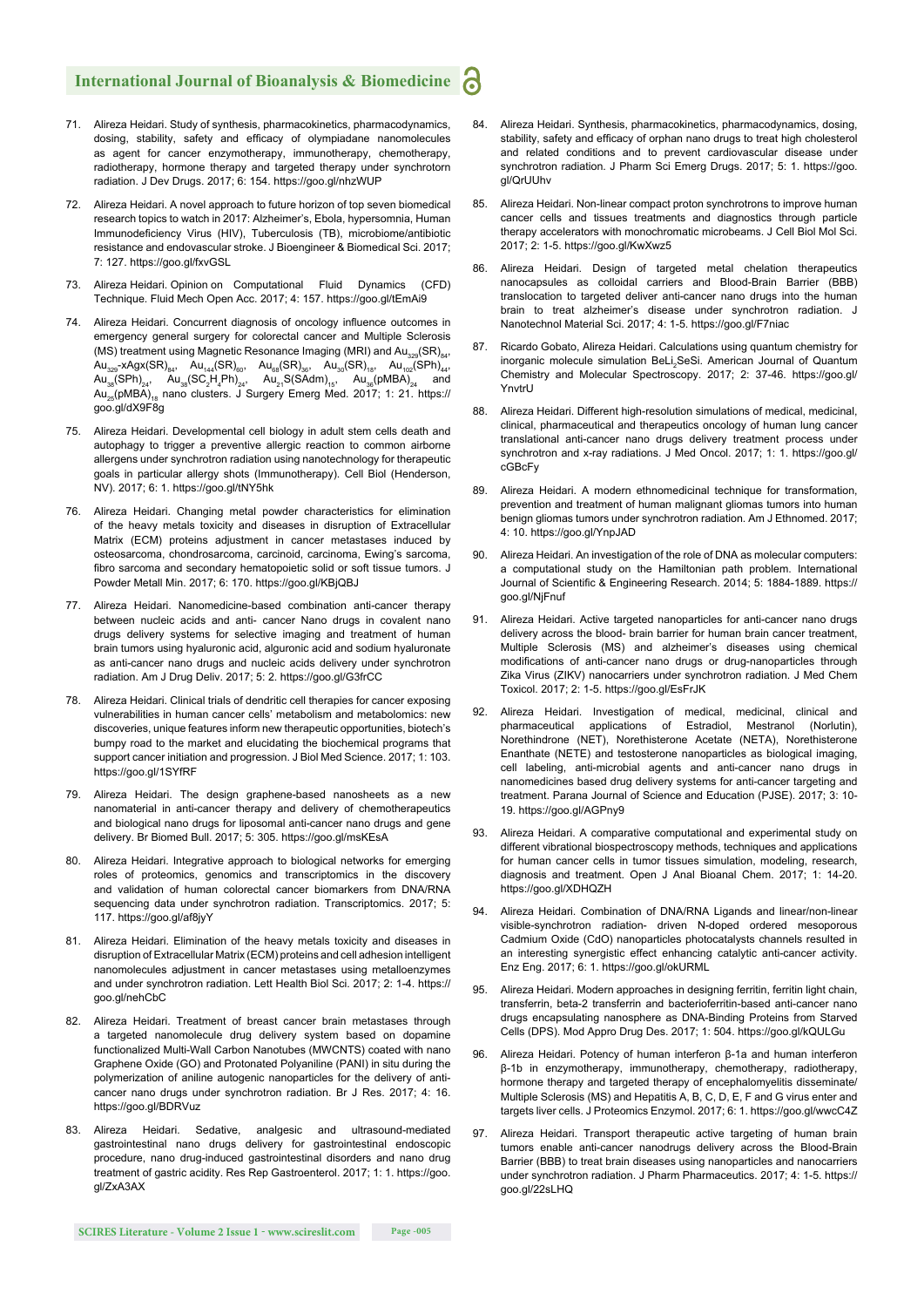- 98. Alireza Heidari, Christopher Brown. Combinatorial therapeutic approaches to DNA/RNA and Benzylpenicillin (Penicillin G), Fluoxetine Hydrochloride (Prozac and Sarafem), Propofol (Diprivan), Acetylsalicylic Acid (ASA) (Aspirin), Naproxen Sodium (Aleve and Naprosyn) and Dextromethamphetamine nanocapsules with surface conjugated DNA/ RNA to targeted nano drugs for enhanced anti-cancer efficacy and targeted cancer therapy using nano drugs delivery systems. Ann Adv Chem. 2017; 1: 61-69. https://goo.gl/SJLpXc
- 99. Alireza Heidari. Vibrational spectroscopy of nucleic acids. Wahid Ali Khan (Editor). Basic Biochemistry. Austin Publishing Group (APG)/Austin Publications LLC. 2016; 1-18. https://goo.gl/68CguC
- 100. Alireza Heidari. High-resolution simulations of human brain cancer translational nano drugs delivery treatment process under synchrotron radiation. J Transl Res. 2017; 1: 1-3. https://goo.gl/5nh97h
- 101. Alireza Heidari. Investigation of anti-cancer nano drugs' effects' trend on human pancreas cancer cells and tissues prevention, diagnosis and treatment process under synchrotron and x-ray radiations with the passage of time using mathematica. Current Trends Anal Bioanal Chem. 2017; 1: 36-41. https://goo.gl/qGx7MV
- 102. Alireza Heidari. Pros and cons controversy on molecular imaging and dynamics of double-standard DNA/RNA of human preserving stem cells-binding nano molecules with androgens/anabolic steroids (AAS) or testosterone derivatives through tracking of helium-4 nucleus (alpha particle) using synchrotron radiation. Arch Biotechnol Biomed. 2017; 1: 67- 100. https://goo.gl/atd9yc
- 103. Alireza Heidari. Visualizing metabolic changes in probing human cancer cells and tissues metabolism using vivo <sup>1</sup>H or proton NMR, <sup>13</sup>C NMR, <sup>15</sup>N NMR and <sup>31</sup>P NMR spectroscopy and self-organizing maps under synchrotron radiation. SOJ Mater Sci Eng. 2017; 5: 1-6. https://goo.gl/ G2o1Hx
- 104. Alireza Heidari. Cavity Ring-Down Spectroscopy (CRDS), circular dichroism spectroscopy, cold vapour atomic fluorescence spectroscopy and correlation spectroscopy comparative study on malignant and benign human cancer cells and tissues with the passage of time under synchrotron radiation. Enliven: Challenges Cancer Detect Ther. 2017; 4: 001. https:// goo.gl/9BwfhW
- 105. Alireza Heidari. Laser spectroscopy, laser-induced breakdown spectroscopy and laser-induced plasma spectroscopy comparative study on malignant and benign human cancer cells and tissues with the passage of time under synchrotron radiation. Int J Hepatol Gastroenterol. 2017; 3: 79-084. https://goo.gl/bqzHhC
- 106. Alireza Heidari. Time-resolved spectroscopy and time-stretch spectroscopy comparative study on malignant and benign human cancer cells and tissues with the passage of time under synchrotron radiation. Enliven: Pharmacovigilance and Drug Safety. 2017; 4: 1. https://goo.gl/t1yfVi
- 107. Alireza Heidari. Overview of the role of vitamins in reducing negative effect of decapeptyl (Triptorelin Acetate or Pamoate Salts) on prostate cancer cells and tissues in prostate cancer treatment process through transformation of malignant prostate tumors into benign prostate tumors under synchrotron radiation. Open J Anal Bioanal Chem. 2017; 1: 21-026.
- 108. Alireza Heidari. Electron Phenomenological Spectroscopy, Electron Paramagnetic Resonance (EPR) Spectroscopy and Electron Spin Resonance (ESR) Spectroscopy comparative study on malignant and benign human cancer cells and tissues with the passage of time under synchrotron radiation. Austin J Anal Pharm Chem. 2017; 4: 1091.
- 109. Alireza Heidari. Therapeutic nanomedicine different high-resolution experimental images and computational simulations for human brain cancer cells and tissues using nanocarriers deliver DNA/RNA to brain tumors under synchrotron radiation with the passage of time using mathematica and MATLAB. Madridge J Nano Tech Sci. 2017; 2: 77-83. https://goo.gl/kNtS4P
- 110. Alireza Heidari. A consensus and prospective study on restoring Cadmium Oxide (CdO) nanoparticles sensitivity in recurrent ovarian cancer by extending the Cadmium Oxide (CdO) nanoparticles-free interval using synchrotron radiation therapy as antibody-drug conjugate for the treatment of limited-stage small cell diverse epithelial cancers. Cancer Clin Res Rep. 2017; 1: e001.
- 111. Alireza Heidari. A novel and modern experimental imaging and spectroscopy comparative study on malignant and benign human cancer cells and

tissues with the passage of time under white synchrotron radiation. Cancer Sci Res Open Access. 2017; 4: 1-8. https://goo.gl/do22xp

- 112. Alireza Heidari. Different high-resolution simulations of medical, medicinal, clinical, pharmaceutical and therapeutics oncology of human breast cancer translational nano drugs delivery treatment process under synchrotron and x-ray radiations. J Oral Cancer Res. 2017; 1: 12-18. https://goo.gl/yt8348
- 113. Alireza Heidari. Vibrational Decihertz (dHz), Centihertz (cHz), Millihertz (mHz), Microhertz (μHz), Nanohertz (nHz), Picohertz (pHz), Femtohertz (fHz), Attohertz (aHz), Zeptohertz (zHz) and Yoctohertz (yHz) imaging and spectroscopy comparative study on malignant and benign human cancer cells and tissues under synchrotron radiation. International Journal of Biomedicine. 2017; 7: 335-340. https://goo.gl/iL7EcN
- 114. Alireza Heidari. Force spectroscopy and fluorescence spectroscopy comparative study on malignant and benign human cancer cells and tissues with the passage of time under synchrotron radiation. EC Cancer. 2017; 2: 239-246. https://goo.gl/jYvDPQ
- 115. Alireza Heidari. Photoacoustic spectroscopy, photoemission spectroscopy and photothermal spectroscopy comparative study on malignant and benign human cancer cells and tissues with the passage of time under synchrotron radiation. BAOJ Cancer Res Ther. 2017; 3: 45-52. https://goo. gl/crdHkV
- 116. Alireza Heidari. J-Spectroscopy, Exchange Spectroscopy (EXSY), Nuclear Overhauser Effect Spectroscopy (NOESY) and Total Correlation Spectroscopy (TOCSY) comparative study on malignant and benign human cancer cells and tissues under synchrotron radiation. EMS Eng Sci J. 2017; 1: 006-013. https://goo.gl/Guj4uh
- 117. Alireza Heidari. Neutron spin echo spectroscopy and spin noise spectroscopy comparative study on malignant and benign human cancer cells and tissues with the passage of time under synchrotron radiation. Int J Biopharm Sci. 2017; 1: 103-107. https://goo.gl/nAKdZz
- 118. Alireza Heidari. Vibrational Decahertz (daHz), Hectohertz (hHz), Kilohertz (kHz), Megahertz (MHz), Gigahertz (GHz), Terahertz (THz), Petahertz (PHz), Exahertz (EHz), Zettahertz (ZHz) and Yottahertz (YHz) Imaging and spectroscopy comparative study on malignant and benign human cancer cells and tissues under synchrotron radiation. Madridge J Anal Sci Instrum. 2017; 2: 41-46. https://goo.gl/q3xFwN
- 119. Alireza Heidari. Two-dimensional infrared correlation spectroscopy, linear two-dimensional infrared spectroscopy and non-linear two-dimensional infrared spectroscopy comparative study on malignant and benign human cancer cells and tissues under synchrotron radiation with the passage of time. J Mater Sci Nanotechnol. 2018; 6: 101. https://goo.gl/d6SBxX
- 120. Alireza Heidari. Fourier Transform Infrared (FTIR) Spectroscopy, Near-Infrared Spectroscopy (NIRS) and Mid-Infrared Spectroscopy (MIRS) comparative study on malignant and benign human cancer cells and tissues under synchrotron radiation with the passage of time. Int J Nanotechnol Nanomed. 2018; 3: 1-6.
- 121. Alireza Heidari. Infrared photo dissociation spectroscopy and infrared correlation table spectroscopy comparative study on malignant and benign human cancer cells and tissues under synchrotron radiation with the passage of time. Austin Pharmacol Pharm. 2018; 3: 1011.
- 122. Alireza Heidari. Novel and transcendental prevention, diagnosis and treatment strategies for investigation of interaction among human blood cancer cells, tissues, tumors and metastases with synchrotron radiation under anti-cancer nano drugs delivery efficacy using matlab modeling and simulation. Madridge J Nov Drug Res. 2017; 1: 18-24. https://goo.gl/fpSpb1
- 123. Alireza Heidari. Comparative Study on Malignant and Benign Human Cancer Cells and Tissues with the Passage of Time under Synchrotron Radiation. Open Access J Trans Med Res. 2018; 2: 26-32. https://goo.gl/ NXdb83
- 124. Marcia Regina Risso Gobato, Ricardo Gobato, Alireza Heidari. Planting of jaboticaba trees for landscape repair of degraded area. Landscape Architecture and Regional Planning. 2018; 3: 1-9. https://goo.gl/jzUJLq
- 125. Alireza Heidari. Correlation two-dimensional Nuclear Magnetic Resonance (NMR) (2D-NMR) (COSY) imaging and spectroscopy comparative study on malignant and benign human cancer cells and tissues under synchrotron radiation. EMS Cancet Sci J. 2018; 1: 001. https://goo.gl/h2si7G
- 126. Alireza Heidari. Fluorescence spectroscopy, phosphorescence spectroscopy and luminescence spectroscopy comparative study on